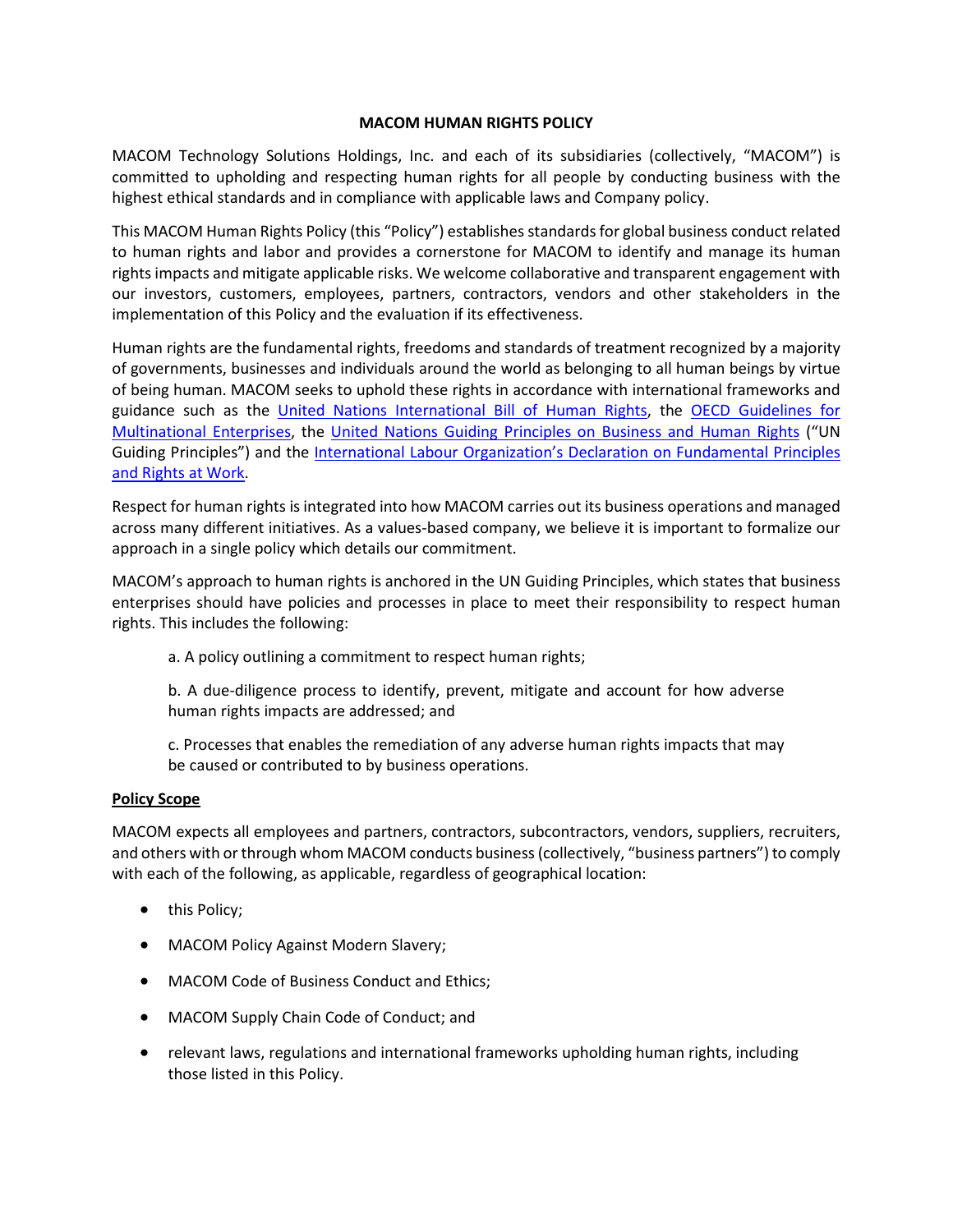MACOM complies with United States laws and the laws of each market in which we conduct business. This Policy goes beyond mere compliance with law. When differences arise between standards and legal requirements, the stricter standard shall apply, in compliance with applicable law.

### **Policy Principles & Commitments**

All business partners are expected to educate their relevant employees and commercial partners to ensure they understand and comply with this Policy. **MACOM business partners also are expected to take appropriate action, including the adoption of policies and procedures, to ensure their MACOM-related activities and value chains meet compliance expectations comparable to those in this Policy, even if the Policy does not expressly state that an expectation applies to MACOM business partners.**

Any violation of this Policy could result in remedial action, including termination of a business relationship or employment.

**Commitment to Diversity:** MACOM values diversity, equity, inclusion and belonging. We strive to advance principles of diversity, equity, inclusion and belonging in the workplace.

**Nondiscrimination and Anti-Harassment:** We are committed to equal opportunity for all applicants and employees. We strive to provide an inclusive environment free from all forms of discrimination and harassment on the basis of race, color, creed, national origin, ancestry, religion (including religious dress and grooming), sex, pregnancy (including perceived pregnancy) and childbirth or related medical condition, sexual orientation, gender (including gender identity and gender expression), marital status, registered domestic partner status, age, physical or mental disability, medical condition, genetic information, genetic characteristics, veteran status, uniform service member status or any other characteristics protected by applicable law. MACOM employees are expected to treat co-workers, customers, and business partners with dignity and respect. We are committed to providing a workplace free of sexual harassment as well as harassment based on any of the factors described above. Harassment or abuse of employees by managers, co-workers, customers or business partners is prohibited. Refer to MACOM's Policy Against Unlawful Discrimination, Harassment and Retaliation for additional information on these matters.

**Workplace Safety:** MACOM is committed to providing a healthy and safe workplace for our employees and contractors, along with protecting the communitiesin which we operate. MACOM will seek to provide a secure work environment for the protection of our employees, product, materials, equipment, systems and information. We expect our employees to comply with all applicable safety and health laws, and we seek to implement programs and processes to achieve greater protection, where appropriate. We expect MACOM employees and contractors to, as applicable: (1) ensure that all employees and contractors are qualified and equipped to perform activities safely; (2) promptly inform MACOM of any health and safety incidents that occur while performing services for or on behalf of, or delivering goods to, MACOM or its clients; and (3) provide adequate resources to manage workplace safety and to ensure that all personnel understand and properly exercise safety practices and procedures.

**Fair Wages, Work Hours and Benefits**: We compensate employees competitively relative to our industry and local labor markets and operate in full compliance with applicable wage, work hours, overtime and benefits requirements. Workers may not be required to work more than the maximum hours of daily labor set by applicable law.

**Prohibition Against Modern Slavery; Child Labor:** MACOM prohibits the use of all forms of forced labor (including indentured labor and bonded labor), modern slavery and human trafficking in our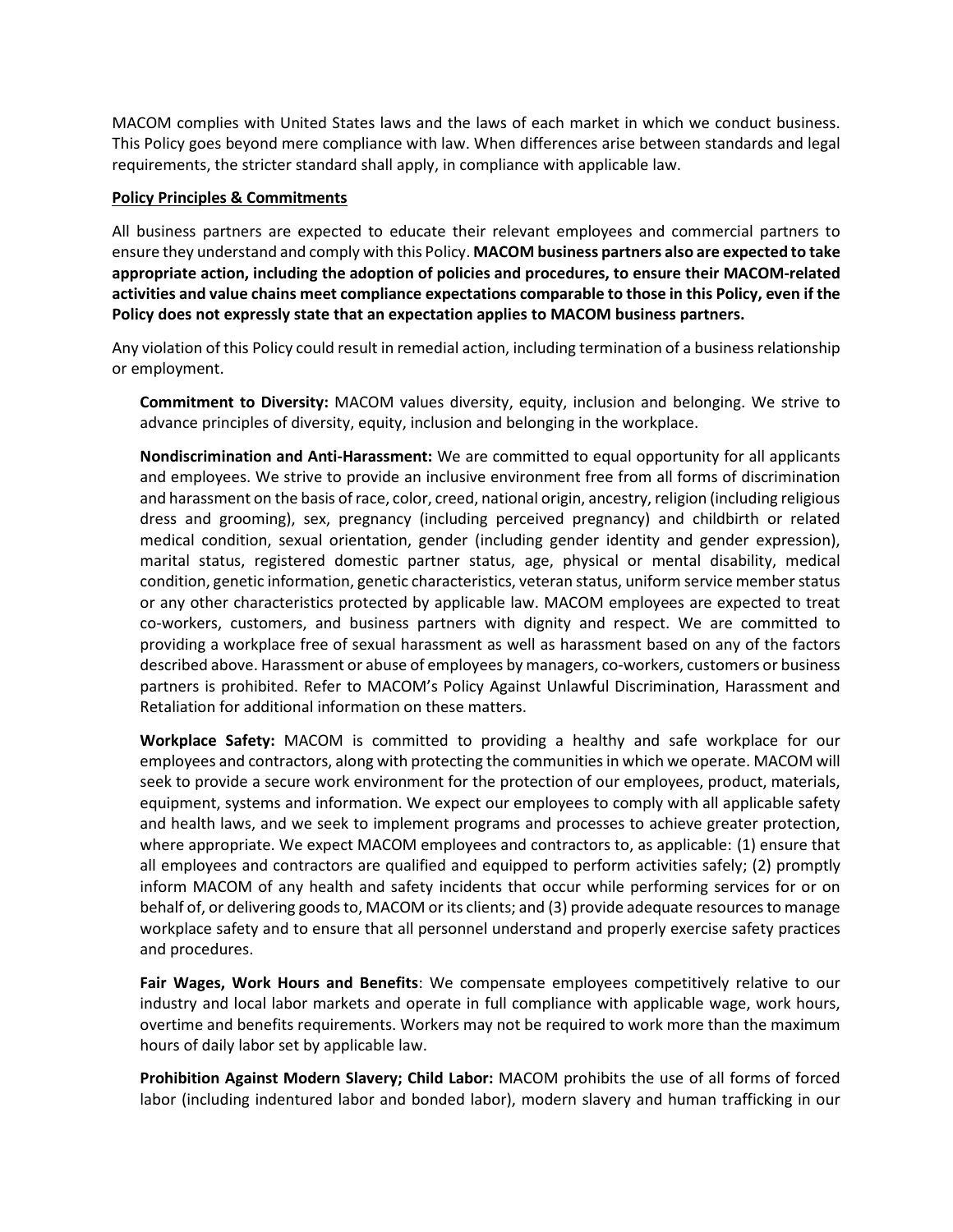business and value chain. Refer to MACOM's Policy Against Modern Slavery and our [Supply Chain](https://www.macom.com/files/live/sites/ma/files/contributed/Quality/MACOM%20Supply%20Chain%20Code%20of%20Conduct.pdf)  [Code of Conduct](https://www.macom.com/files/live/sites/ma/files/contributed/Quality/MACOM%20Supply%20Chain%20Code%20of%20Conduct.pdf) for additional information on these matters. MACOM prohibits the use of child labor to be used in any stage in its value chain. We require that all employees of MACOM and its business partners be of the appropriate age as defined by applicable local and national laws. Workers under the age of 18 should not perform hazardous work, overtime or night shift work.

**Freedom of Association/Collective Bargaining:** MACOM recognizes that employees have the right to freely associate or not associate with third party organizations such as labor organizations, along with the right to bargain or not bargain collectively in accordance with relevant laws. MACOM respects those rights and fosters an environment of open communication, where employees can speak with their managers and team about their ideas, concerns or workplace issues. We encourage our employees to share their ideas, concerns or suggestions through an environment of cooperation and teamwork.

**Product Responsibility:** Most MACOM products are general-purpose semiconductor products that can be incorporated into countless systems and applications and that are sold to end users by distributors, system manufacturers, and others, and not directly by MACOM. While we do not always know nor can we control what products our customers create or the applications end-users may develop, MACOM does not support and, where feasible, may seek to pursue remedial action for, our products being used in connection with the violation of human rights.

**Privacy and Freedom of Expression:** MACOM is committed to the right of privacy and freedom of expression, and we seek to protect those rights against unauthorized access, use, destruction, modification, or disclosure of personal information and data. We have a company-wide Global Internal Privacy Policy. We also have an **External Privacy Policy** on our website concerning the data we collect in connection with our business operations.

**Environmental Stewardship:** We seek to ensure the environmental integrity of our processes and facilities at all time and take a precautionary approach to the materials used in our products. As part of these efforts, we strive to conserve energy, water, and other natural resources and work to reduce the environmental impact of waste generation and emissions to the air, water, and land. MACOM recognizes that water is a critical natural resource that is of strategic importance to our business and the communities in which we operate. MACOM is committed to respecting the human right to water.

**Supplier Responsibility:** As explained more fully in our [Supply Chain Code of Conduct,](https://www.macom.com/files/live/sites/ma/files/contributed/Quality/MACOM%20Supply%20Chain%20Code%20of%20Conduct.pdf) MACOM is committed to ensuring that working conditions are safe, workers are treated with respect and dignity and that business operations are environmentally responsible and conducted ethically. In order to be successful in this commitment, it is imperative that our suppliers are committed to supporting our efforts and comply with our Supply Chain Code of Conduct, which is aligned with the Responsible Business Alliance (RBA) Code of Conduct. In addition, MACOM expects its suppliers to operate in full compliance with all applicable laws, rules and regulations.

MACOM is also committed to the responsible sourcing of minerals. We have developed strong management systems and a due diligence framework in accordance with the OECD Due Diligence Guidance for Responsible Supply Chains of Minerals from Conflict-Affected and High-Risk Areas. MACOM expects its suppliers to use responsibly sourced tin, tantalum, tungsten and gold in the products they sell to MACOM, and to put in place policies and procedures that support responsible sourcing and are consistent with ou[r Conflict Minerals Policy.](https://www.macom.com/files/live/sites/ma/files/reliability/Conflict%20Minerals%20Policy%202021.pdf)

## **MACOM Information Requests**